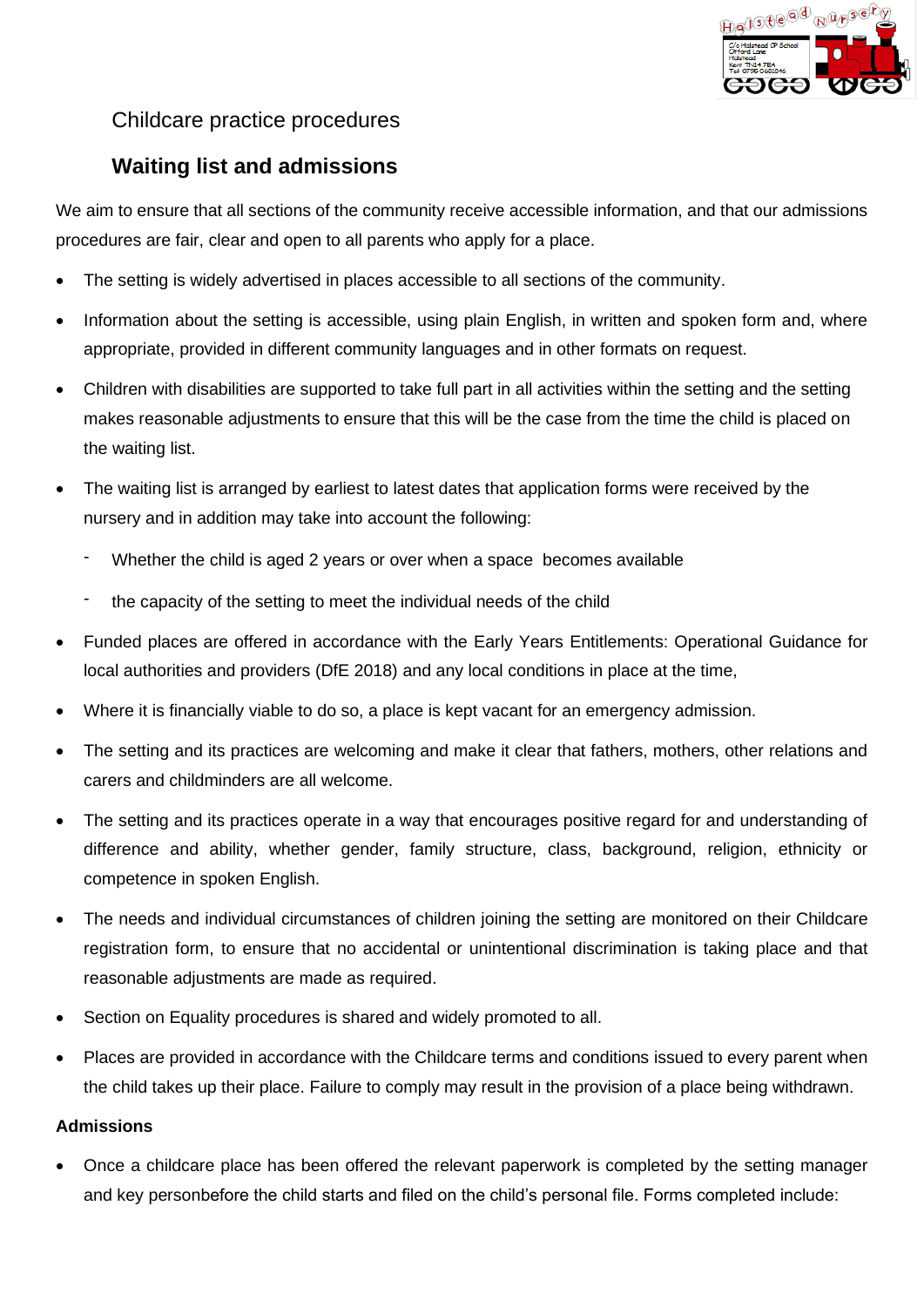

- Privacy notice explains what personal data we collect, why we collect it, how we use it, the control parent/carers have over their personal data and the procedures we have in place to protect it.
- Childcare terms and conditions govern the basis by which we provide childcare.
- Childcare registration form contains personal information about the child and family that must be completed in full prior to the child commencing.

### **Children with SEND**

- The manager must seek to determine an accurate assessment of a child's needs at registration. If the child's needs cannot be met from within the setting's core budget, then an application for SEN inclusion funding must be made immediately.
- Children with identified SEND must be offered a place when one becomes available as with any other child. However, the start date for children with more complex SEND will be determined by the preparations made to ensure the child's safety, well-being and accessibility in the setting. If a child's needs determine that adjustments need to be made, the manager must outline a realistic timeframe for completion, detailing the nature of adjustments e.g. risk assessment, staff training, health care plan and all other adjustments required. The child's safety at all times is paramount.
- At the time of registration, the manager must check to see if a child's family is in receipt of Disability Living Allowance**,** if so, the manager must ask for evidence to enable them to claim the Disability Access Fund directly from the local authority. If the family is eligible but not in receipt of the allowance, the setting manager will support the family in their application. More information can be found at [www.gov.uk/disability-living-allowance-children/how-to-claim.](http://www.gov.uk/disability-living-allowance-children/how-to-claim)
- Preparation for admitting a child with SEND must be made in a reasonable amount of time and any delay in the child starting is scrutinised by the setting manager to avoid discrimination and negative impact on the child and family. During a preparation period the family and relevant agencies and the local authority must be regularly updated on the progress of the preparations.

#### **Safeguarding/child protection**

If information is provided by the parents that a child who is starting at the setting is currently, or has had involvement with social care, the designated person will contact the agency to seek further clarification.

Parents are advised on how to access the setting's policies and procedures.

### **Further guidance**

Early Years Entitlements: Operational guidance for local authorities and providers (DfE 2018) [https://assets.publishing.service.gov.uk/government/uploads/system/uploads/attachment\\_data/file/718181/](https://assets.publishing.service.gov.uk/government/uploads/system/uploads/attachment_data/file/718181/Early_years_entitlements-operational_guidance.pdf) Early\_years\_entitlements-operational\_quidance.pdf